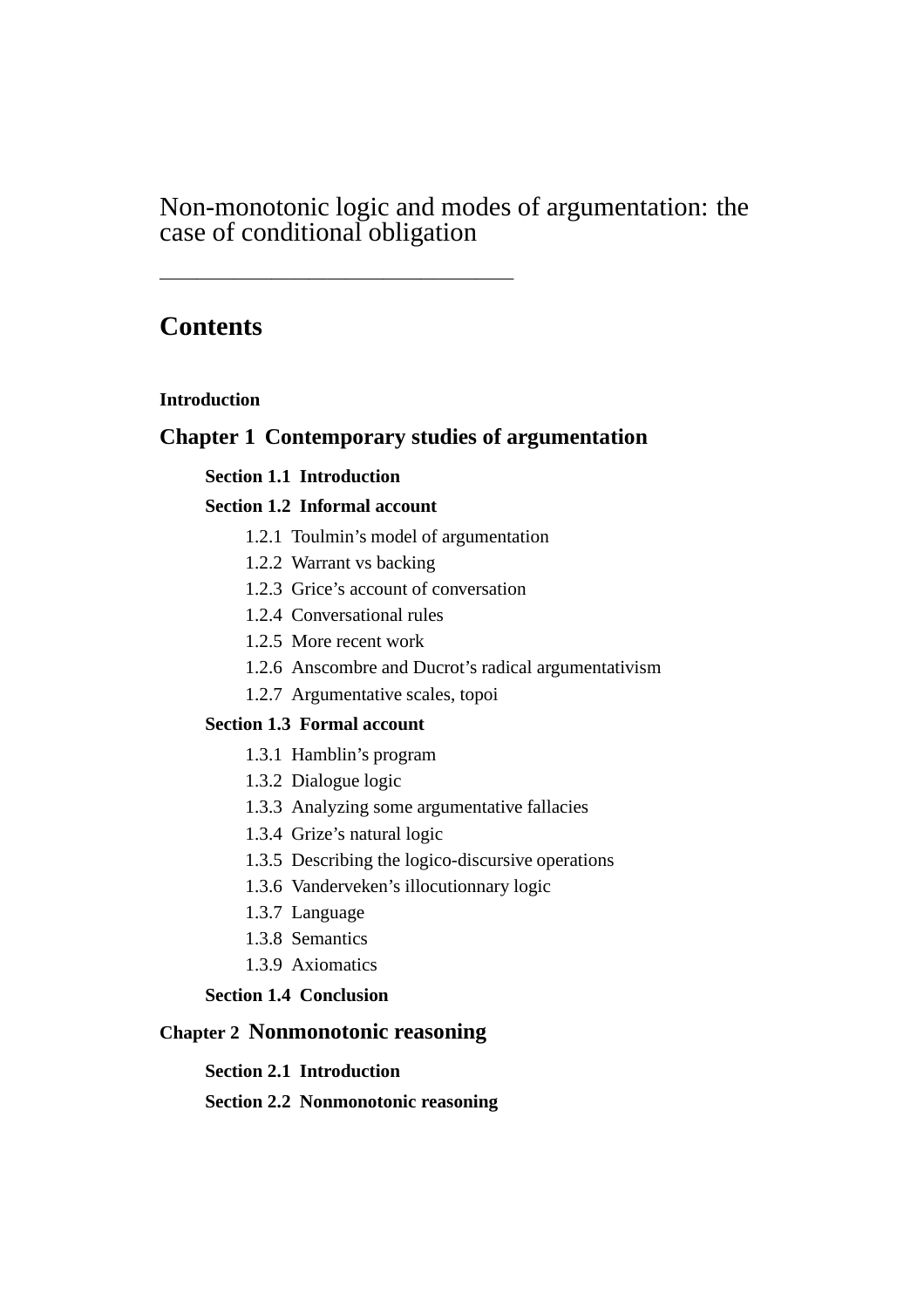- 2.2.1 Default logic
- 2.2.2 Autoepistemic logic
- 2.2.3 Circumpscription
- 2.2.4 Model preference theories
- 2.2.5 Revision theory (the AGM paradigm)

#### **Section 2.3 Recent attempts to bring the two fields together**

- 2.3.1 Introduction
- 2.3.2 Modeling presupposition
- 2.3.3 The theory of implicatures revisited
- 2.3.4 A problem with the theory
- 2.3.5 More recent work
- 2.3.6 Towards a general theory of how arguments interact
- 2.3.7 An inductive definition of warrant
- 2.3.8 Warranted consequence relation
- 2.3.9 Defeasibly enumerability
- 2.3.10 Dialogue
- 2.3.11 Extension and fixed-point
- 2.3.12 Connecting the two approaches
- 2.3.13 Burden of proof
- 2.3.14 Reinstatement principle

#### **Chapter 3 Conditional obligation**

### **Section 3.1 Introduction**

#### **Section 3.2 Semantics for conditional obligation**

- 3.2.1 Fixity of facts, detachment and Hume's law
- 3.2.2 The futurity dimension
- 3.2.3 Identity and futurity
- 3.2.4 Identity and cumulativity: an asymetry?

## **Section 3.3 Incorporating temporal precedence**

- 3.3.1 Change and preference
- 3.3.2 A sequential conditional
- 3.3.3 Minimality
- 3.3.4 A panel of validities
- 3.3.5 Open questions